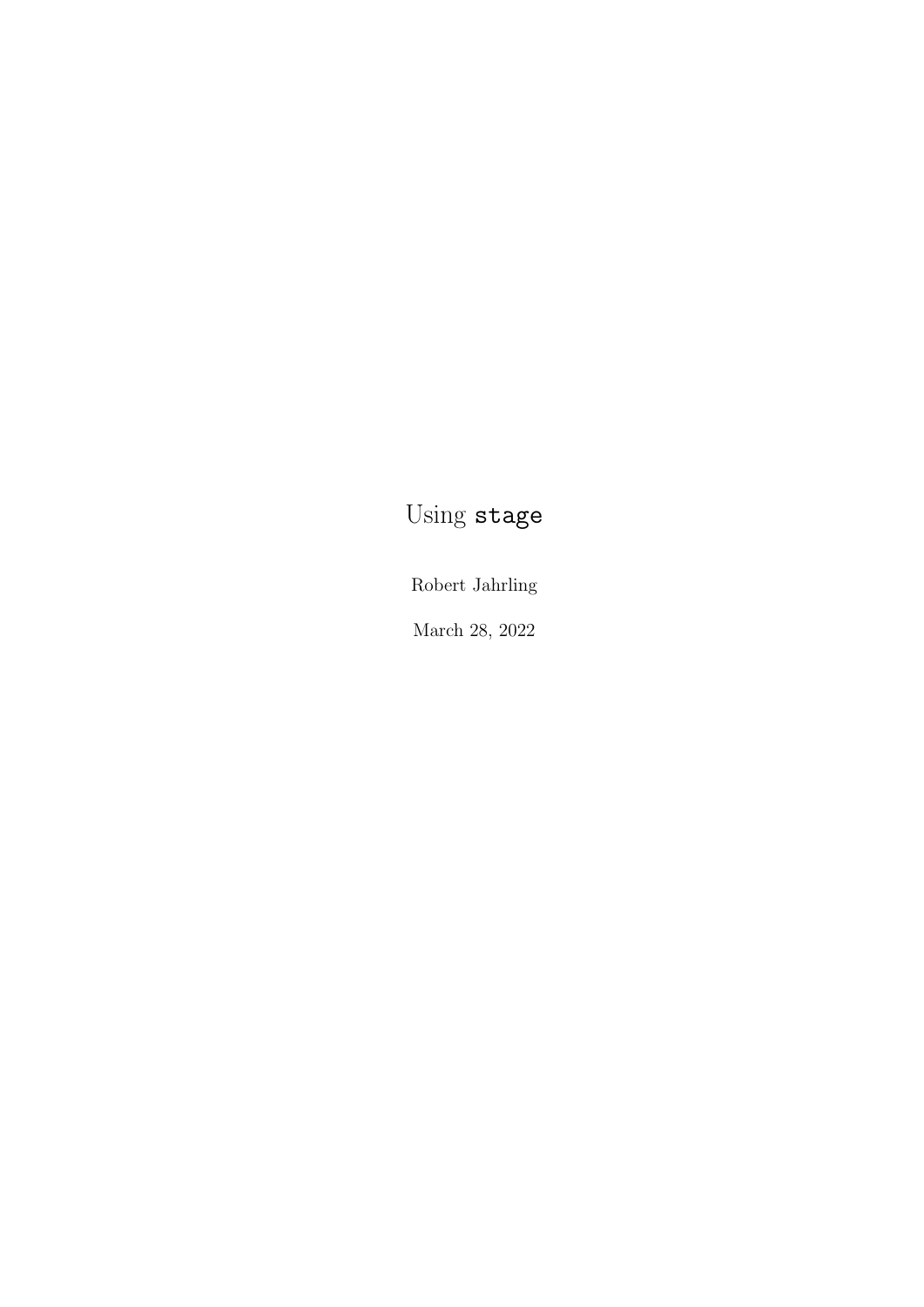## Chapter 1

# Introduction

Have you ever heard the adage about using the best tool for the job at hand? For writing a stage play, LATEX and stage are probably not the best tools. They are good tools, and LATEX itself is the best tool for a variety of jobs. Playwriting is not one of them.

Why have stage then? TFX produces very nice output, and while it would be arguably easier to write a play using a WYSIWYG word processor like OpenOffice.org Writer, there isn't a program out there that would make your play look as good as TEX does. There are many other reasons to use TEX and L<sup>AT</sup>EX, far too numerous to list here — I use it because it looks good.

If you want to write screenplays, I suggest you look at Adrian McCarthy's  $ScriptT<sub>E</sub>X<sup>1</sup>$ . It's a great screenplay tool, and Adrian, being much smarter than me, took care of a lot of hairy stuff that I barely understand. However, and I say this very respectfully, ScriptTEX's stage play mode is not correct<sup>2</sup>.

## 1.1 Changes in version 1.00

Since the previous release, which had no version number, dated 2003/05/15, the quotepage environment has been removed, as well as the \copyrightnotice and \draft commands. These are either contrary to standard advice on scriptwriting (as acknowledged in their documentation) or can easily be implemented with standard LATEXThe command \initsd is no longer necessary (\charsd may be used instead), but is still defined for backward compatibility.

### 1.2 Manuscript Format

stage is a LATEX2e class designed to produce correctly-formatted stage plays for production and for submission to literary agents and competitions. Recognize,

<sup>1</sup>http://www.aidtopia.com/software/scripttex/

<sup>2</sup>ScriptTEX's stage play mode produces scripts designed for reading, not production.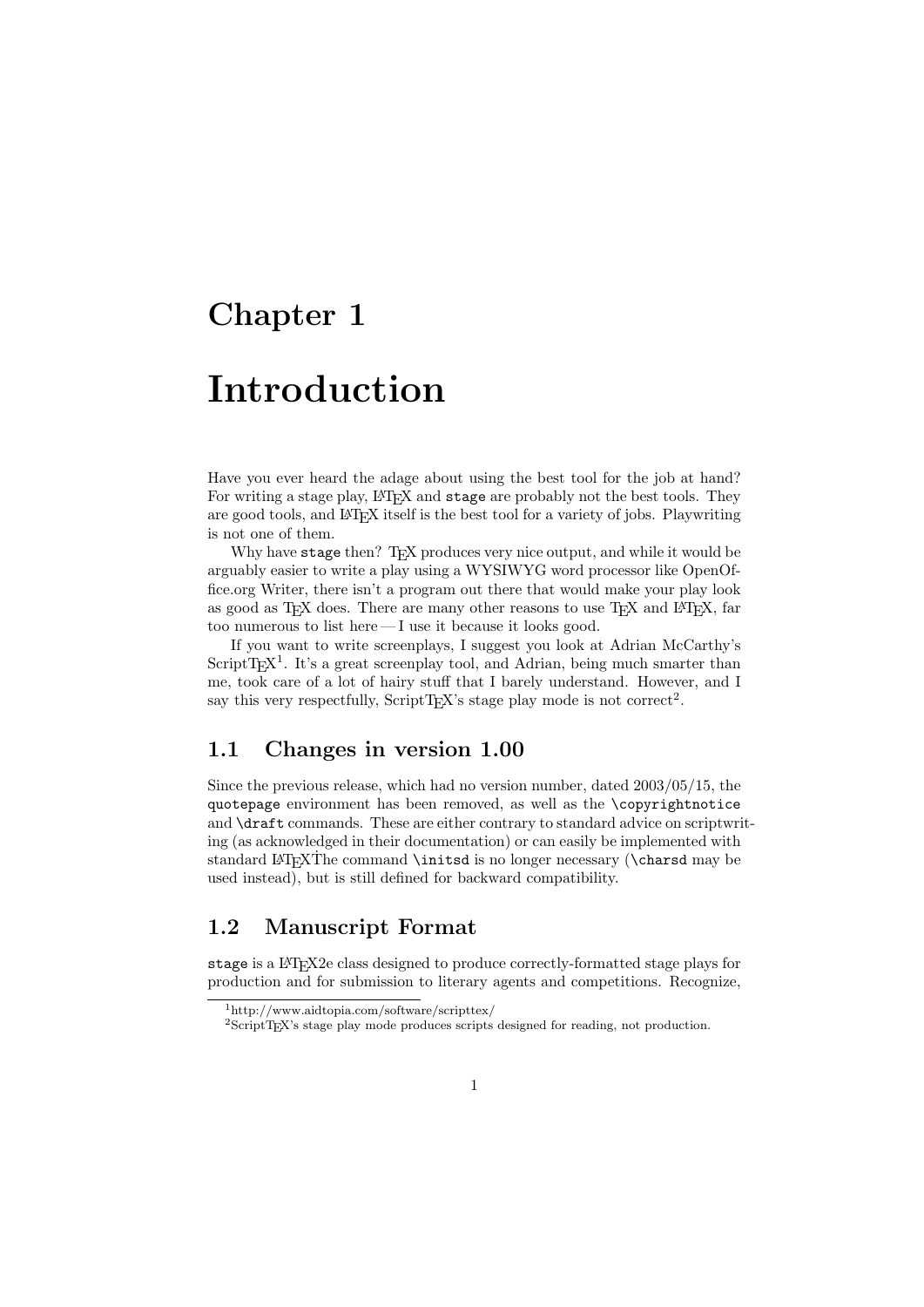however, that "correct" isn't nearly as rigidly defined in the theater world as it is in Hollywood. For the stage, it is usually sufficient that your script look good— nobody will be holding a ruler to your manuscript.

The formatting that I follow for stage is based on the formatting rules found at Virginia Commonwealth University's website, The Playwriting Seminars, at http://www.pubinfo.vcu.edu/artweb/playwriting/. In brief:

- Top and left margins are set at 1.5 inches.
- Bottom and right margins are set at 1 inch.
- Page numbers are set 1 inch from the top and right.
- Character names are indented 4 inches, not centered.
- Opening stage directions are indented 4 inches.
- Other stage directions are indent 3.5 inches.
- The text is set at  $12\backslash 14$ .

## 1.3 LAT<sub>E</sub>X information

This document isn't intended to be an introduction to L<sup>AT</sup>EX. For more information on using and installing LATEX, please visit the LATEX project website at http://www.latex-project.org.

This is a standard LAT<sub>E</sub>X2e class, and can be installed in the usual way. For more information on what exactly "the usual way" is, visit the CTAN archive at http://www.ctan.org. You can also review the documentation for your particular TEX package.

### 1.4 Playwriting Information

There are a few resources that I would recommend to anyone who wants to write plays.

#### 1.4.1 The Theater

The most important thing you can do, as a playwright, is to go see plays. Your local theater groups are putting on plays right now. It's not terribly expensive, and it gives you an insight into what's going on in theater, what works and what doesn't, and what's possible. I'm not going to get highbrow on you, either. If all you've got is a "Grease" revival at the dinner theater on Route 10, go see it.

If you live in a city, even a small one, I guarantee you there are groups out there putting on shows. If you have no money but lots of time, volunteer to be tech crew. You get to see the play over and over again, and a good idea of how theater works.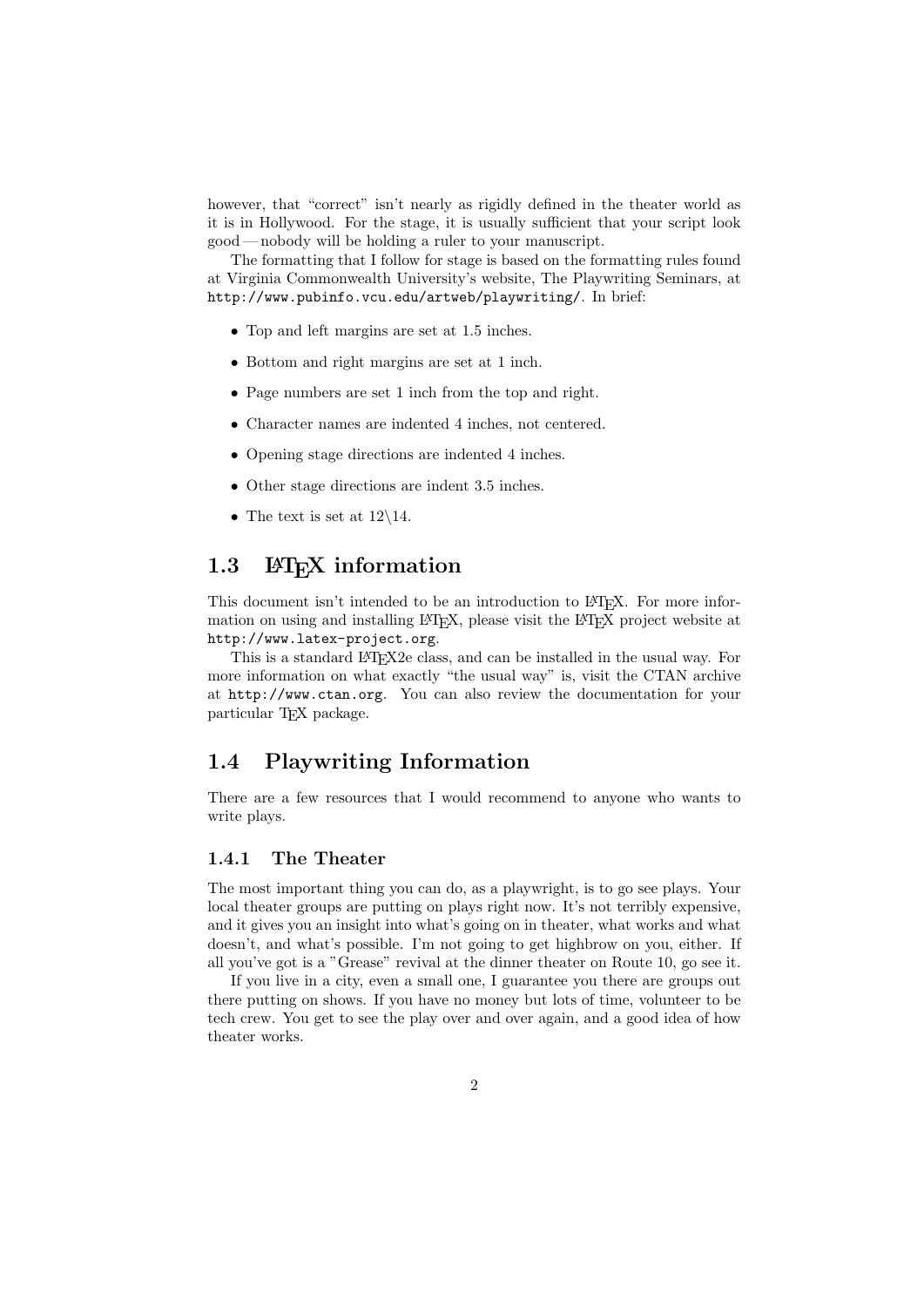#### 1.4.2 Reading Plays

The second most important thing you can do as a playwright is to go to the library. Plays are found in the nonfiction section, in and around the low 800s in any Dewey Decimal-oriented library. It doesn't even matter what you read, as long as you read it. If Shakespeare is your thing, read Shakespeare. If Wally Shawn is more to your taste, read Wally Shawn. Just read. Close your eyes and reach out and grab a play or five and read them, regardless of what they are. Some people will tell you to stick to acknowledged classics. Not me. Read everything.

#### 1.4.3 Books on Playwriting

There are many, many good books on writing plays. I have a couple of recommendations, but these are by no means the only books you'll want to look at.

Spencer, Stuart. The Playwright's Guidebook: An Insightful Primer on the Art of Dramatic Writing. Faber & Faber, 2002. Ayckbourn, Alan. The Crafty Art of Playmaking. Palgrave Macmillan, 2003.

#### 1.4.4 Playwriting Websites

As with books, there are many websites on writing plays. I like the aforementioned Playwriting Seminars at http://www.pubinfo.vcu.edu/artweb/playwriting/.

## 1.5 Licensing

stage is distributed under the provisions of the LATEX Project Public License, a copy of which is available at http://www.latex-project.org/lppl.txt.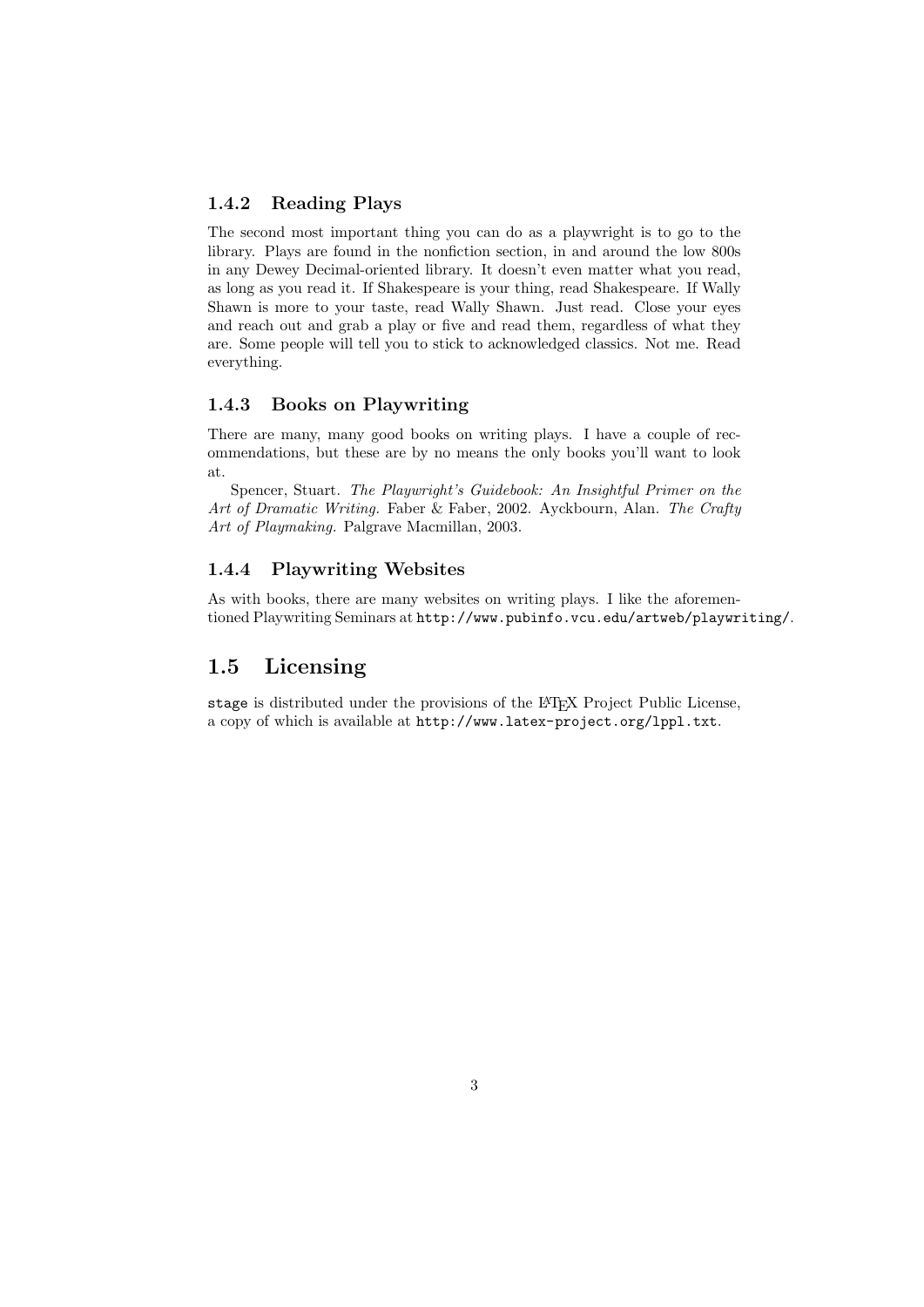## Chapter 2

# stage Functions

stage is based on the default LATEX book class, using the 12pt, and oneside options. Other options can be supplied if desired to the \documentclass command.

Any documents made to use stage need to begin with a \documentclass{stage} declaration.

## 2.1 Title Page

In addition to the standard LATEX title page information, stage provides some additional capabilities for play manuscripts. These commands all come after the document class declaration and before . They are all optional.

#### 2.1.1 \address{<address>}

\address blocks your address on the lower left of the title page. Separate multiple lines with  $\setminus\setminus$ . It is appropriate to put any relevant contact information in this block, including phone numbers and email addresses.

### 2.2 Cast Page

To create a page for your cast of characters, use the castpage environment. To set up the environment, use \begin{castpage}. When you are done adding characters, use \end{castpage}. This page must come after the title page.

#### 2.2.1 \addcharacter{<name>}{<description>}

Use **\addcharacter** to add characters to the cast page.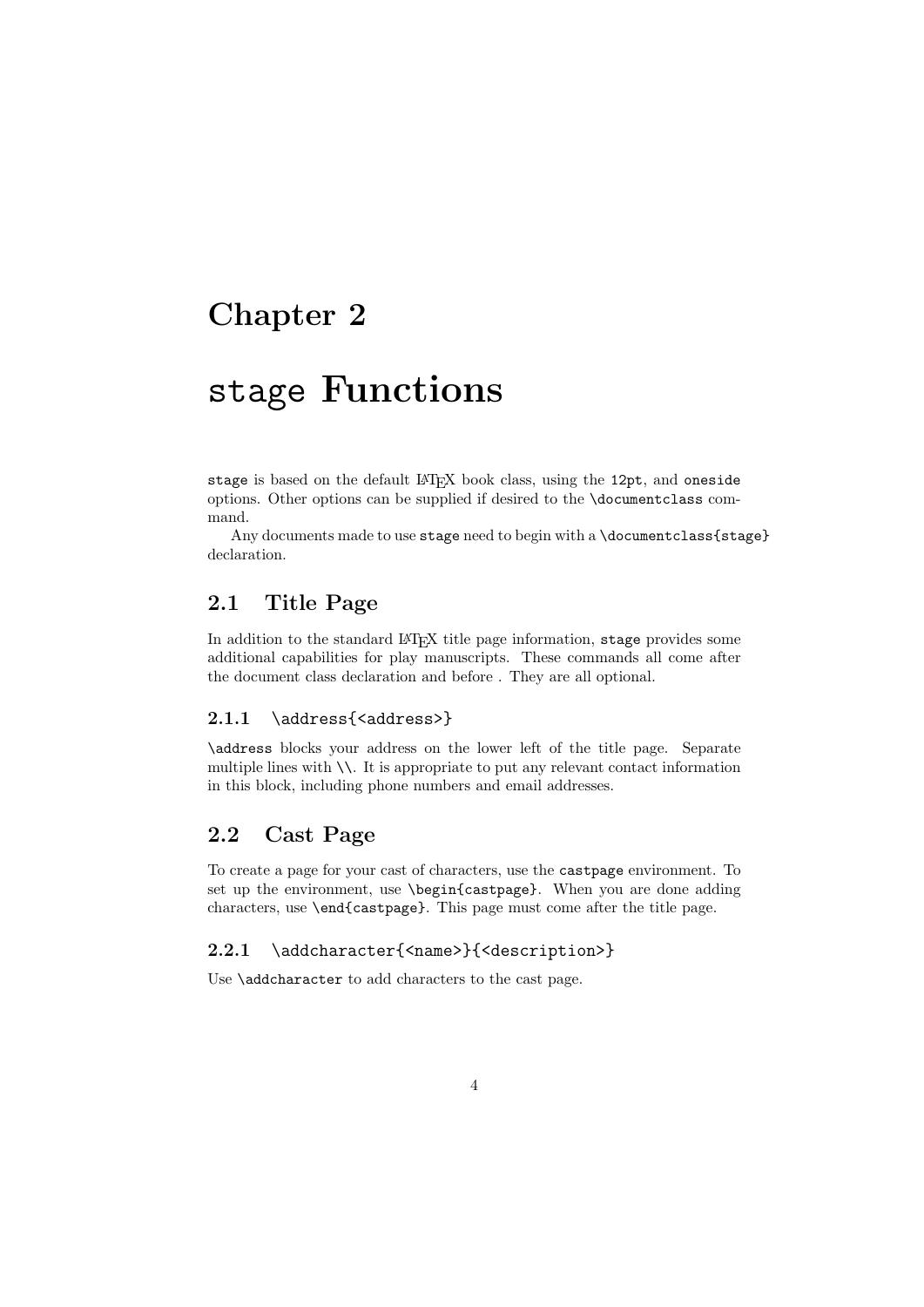## 2.3 Page Matter

#### $2.3.1$  \act

If you are numbering acts, use \act before each act to place act headers. Acts are numbered with uppercase Roman numerals. This affects pagination: works with acts number the pages by act.

## 2.3.2 \dialog{<character>}{<speech>} \dialogue{<character>}{<speech>}

\dialog sets off speeches with the appropriate formatting. Dialogue across page breaks will lead with the character's name and "(Continued)". Two spellings are provided for the sake of convenience, but they work identically.

It may be convenient for you to define macros in your scripts to set up dialogue tags for each character to reduce typing. For example, if you use \def\Bob{\dialog{Bob}}, you can set off Bob's dialogue in your play by simply typing \Bob{<dialog>}.

#### 2.3.3 \introduce{<character>}

This command sets the character's name in smallcaps when they are first introduced in stage directions.

#### $2.3.4$  \pause

Provided for convenience, this inserts a (Pause) stage direction for those of us who overuse them.

#### $2.3.5$  \scene

If you are numbering scenes, use \scene before each scene to place scene headers. Scene headers use Arabic numbers.

```
2.3.6 \charsd{<direction>}
\opensd{<direction>}
\open{<direction>}
\stage{<direction>}
```
There are several different commands for stage directions; which one you use depends on the circumstances. The stage directions that open your play, describe the stage and the setting, are indented slightly differently from other stage directions. For these, use **\opensd** or its synonym, **\open.** 

Use  $\setminus$  stage for inter-dialogue stage directions.

Use **\charsd** for intra-dialogue stage directions.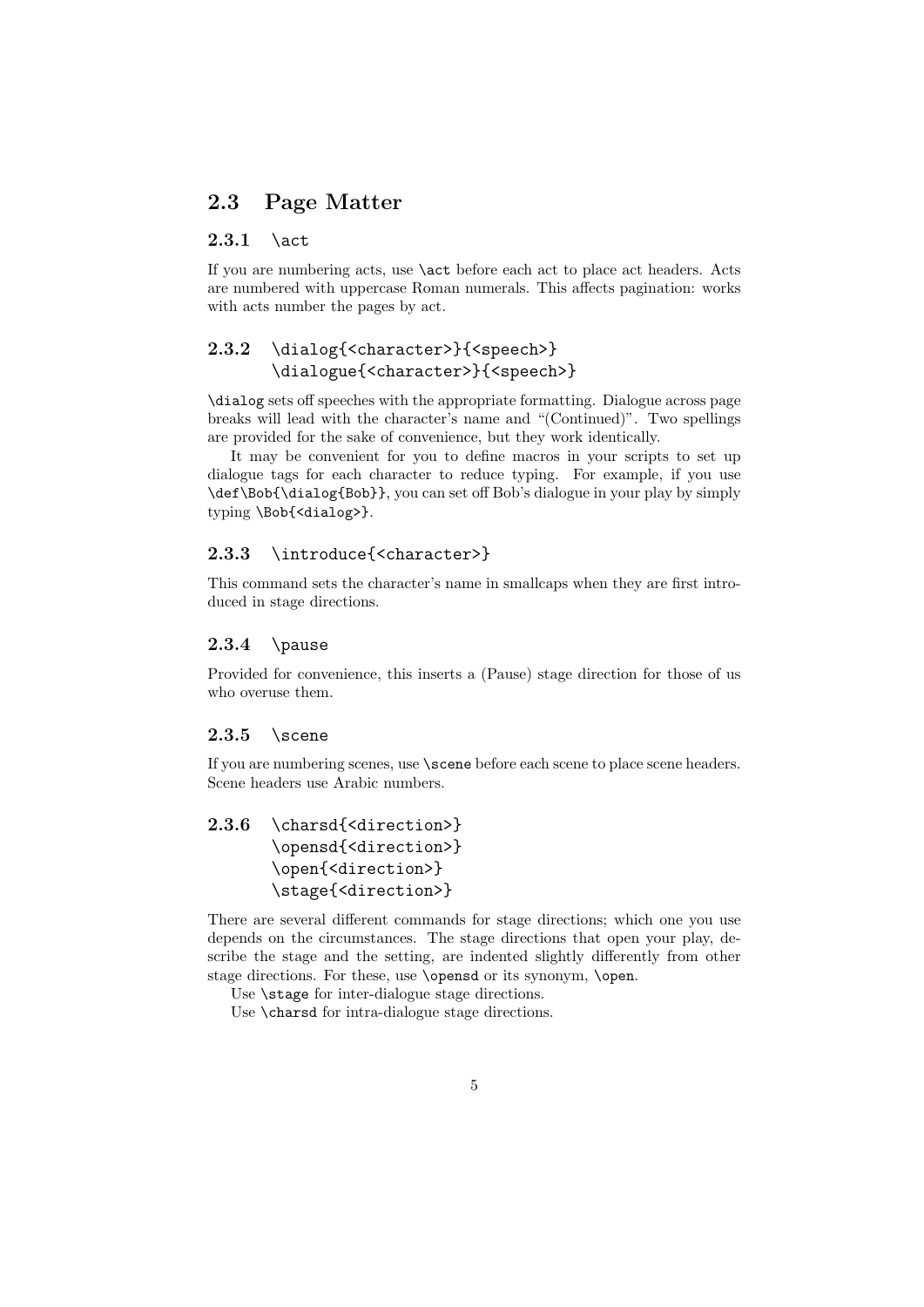## 2.4 Translation and customization

If you want to use stage in another language, or want to customize any of the text it outputs automatically (for example, perhaps you want your script to finish "Finis" rather than "The End"), then you can redefine the corresponding command. For example:

#### \renewcommand{\theendname}{Finis}

The commands correspond to the following messages:

- rm The name of an act ("Act").
- rm The name of a scene ("Scene").
- rm Used when dialog is continued over a page break ("Continued").
- rm The title of the cast list ("Cast of Characters").
- rm The text written at the end of the script ("The End").

If you translate the set into another language, do send the translations to the maintainer, so that they can be included in a future release of stage.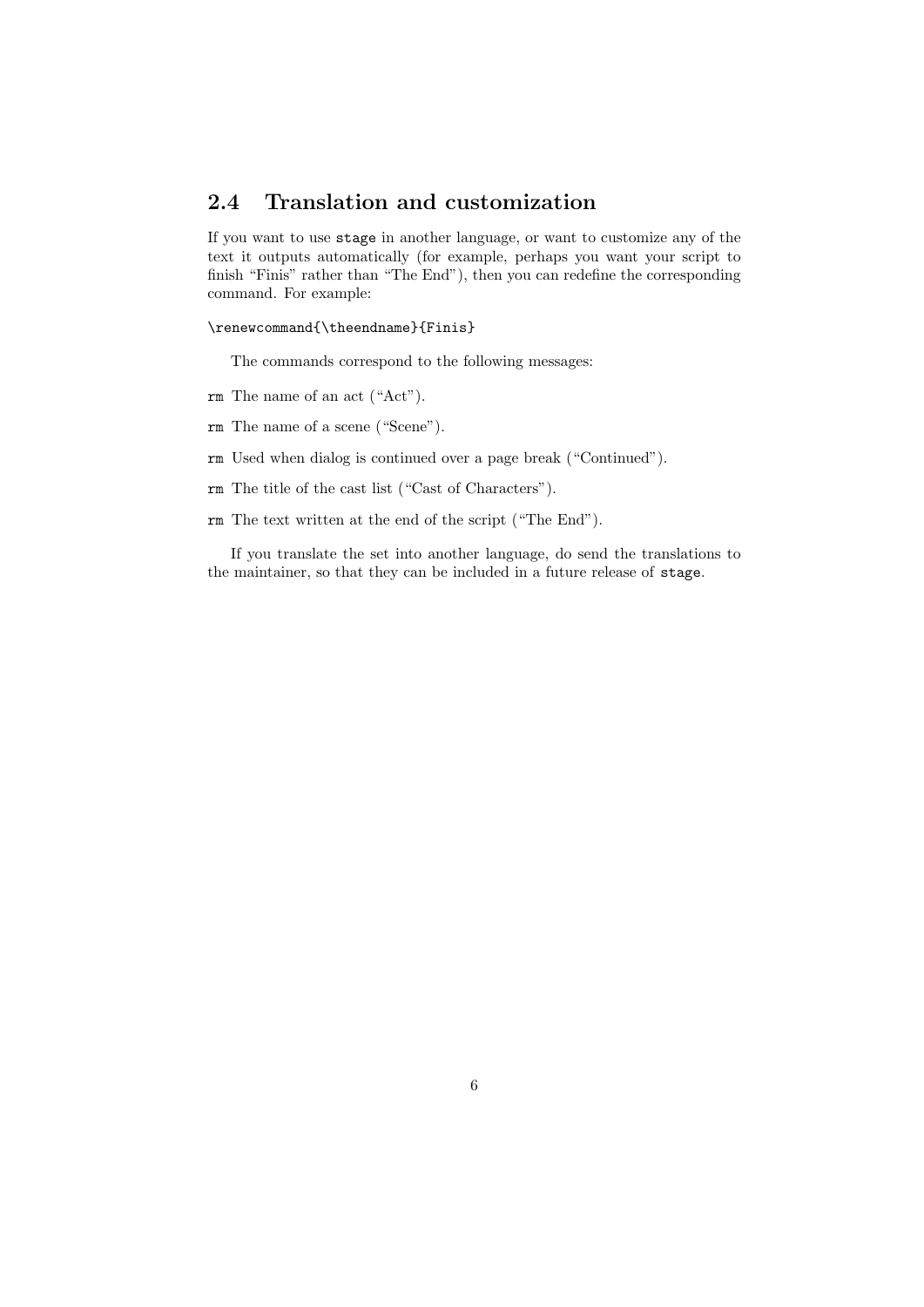## Chapter 3

# Putting It All Together

Here is a script template formatted with LATEX and stage. It should provide you with an idea of how to use stage.

```
\documentclass{stage}
```
\title{} \author{}

%%% The following items are optional. Uncomment to use. % \address{}

\begin{document}

\maketitle

%%% Uncomment the following line to add a quote page. % \quotepage{Quote}{Author}

%%% Uncomment the next few lines to add a cast page. % \begin{castpage} % \addcharacter{Name}{Description} % % \end{castpage} % The magic happens here...

% % \act % \scene % \opensd{Opening stage directions.}

% \dialog{who}{what}